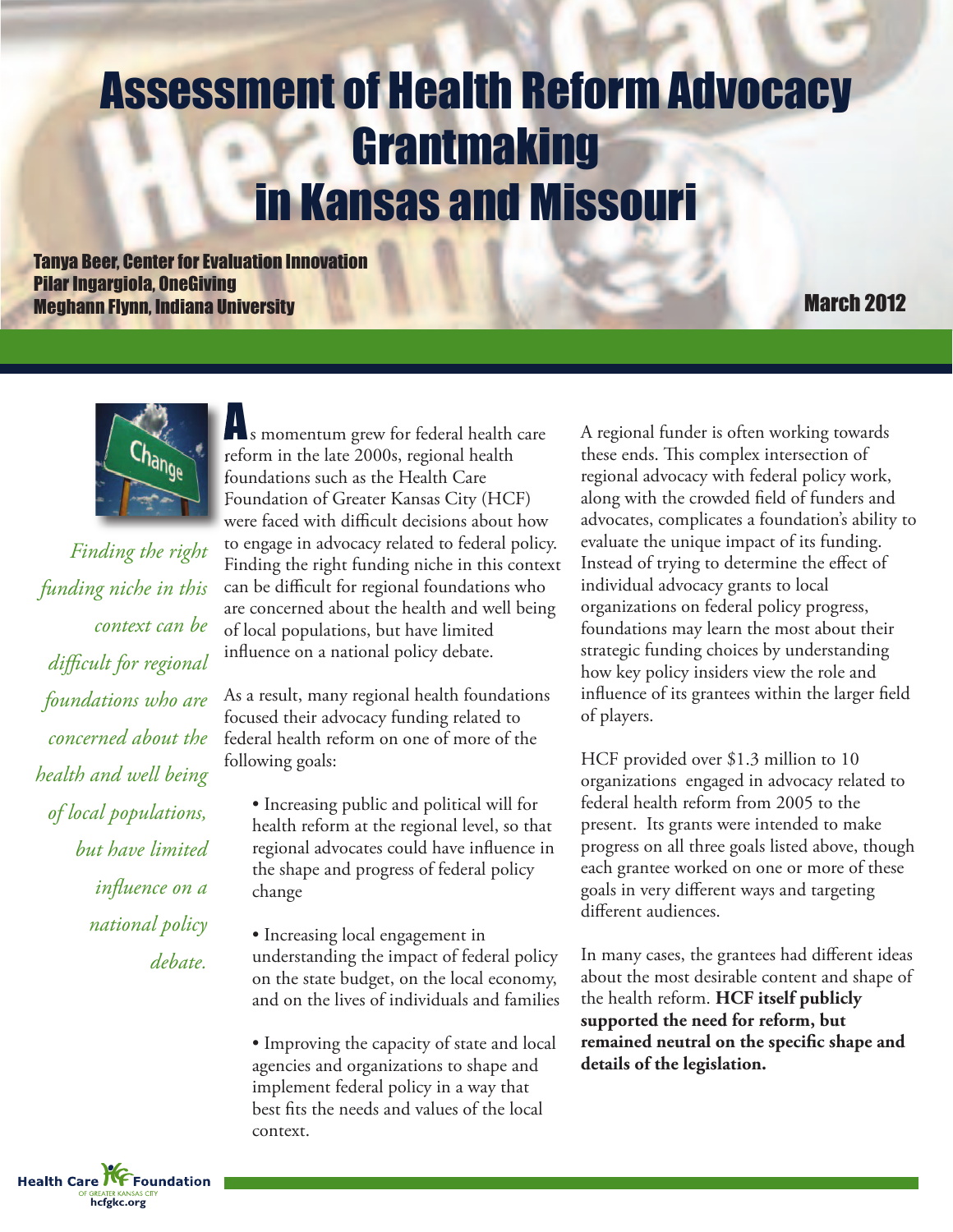

*Overall the findings from this assessment suggest that there is little consensus among policy insiders about the influence of the many actors involved in the health reform advocacy efforts in Kansas and Missouri.*

In 2012, HCF commissioned a retrospective assessment of the role and influence of these advocacy grantees on the awareness, will, and action of key audiences with regards to the passage and implementation of the Affordable Care Act (ACA). In addition, the foundation sought to better understand how its nongrantmaking support (convening, research, communications, and the engagement of its policy staff) affected the larger policy environment. The guiding questions for this assessment were:

• What role have HCF's grantees—and HCF itself—played in shaping the regional debate around ACA passage and implementation?

• What groundwork have grantees and HCF laid that will support the successful implementation and maintenance of ACA?

• What is the appropriate role for HCF in federal policy change, given its regional focus and the size of its grantmaking portfolio?

Although a full evaluation is not possible due to limited availability of data, this assessment gives insight on how various advocacy tactics have worked and provides a deeper understanding of HCF's reach, the impact of its grantmaking, and its role in the health advocacy community.

Overall the findings from this assessment suggest that there is little consensus among policy insiders about the influence of the many actors involved in the health reform advocacy efforts in Kansas and Missouri.

There is still quite a bit of debate over what the most effective tactics are for tackling these issues. Public education came up as the most important advocacy tactic, given the complex and political nature of the ACA. **HCF was**

**recognized as being actively involved in public education efforts on their own and through their grantees, particularly with their website (ReformReality.org).** HCF appears to have also played a significant role in targeted messaging, facilitating collaboration between advocates, and in their ability to provide funding for lobbying.

## Assessment Approach

Because of the complexity of the policy environment, traditional evaluation approaches that prove the impact of a particular strategy are not applicable. Because policy progress is susceptible to external and sometimes unrelated forces—such as an economic crash or crisis—a positive advocacy outcome may be simply maintaining the status quo or preventing the passage of negative polices. In the absence of outright victory, funders and advocates must find ways to detect whether they have laid a meaningful foundation that will help generate an outright "win" when the window of opportunity opens. Ideally, such an assessment can capture the extent to which advocates have moved their target audiences along a spectrum of support and engagement from awareness>will>action.

In July 2010 and again in April 2011, HCF sponsored landline telephone surveys of registered voters in the Kansas City metropolitan area to assess public awareness about the ACA and determine whether information provided about the new law during the phone call affected respondents' opinions. The surveys were valuable for understanding how different sub-populations felt about the ACA and how to design messages that would improve public support of the law. Results revealed that public sentiment about the law changed very little from the first to the second survey, despite significant changes in the public's opinion

<sup>1</sup> For purposes of this assessment, the term "regional" refers to both state and local. <sup>2</sup> A list of grants is available at the end of this document.

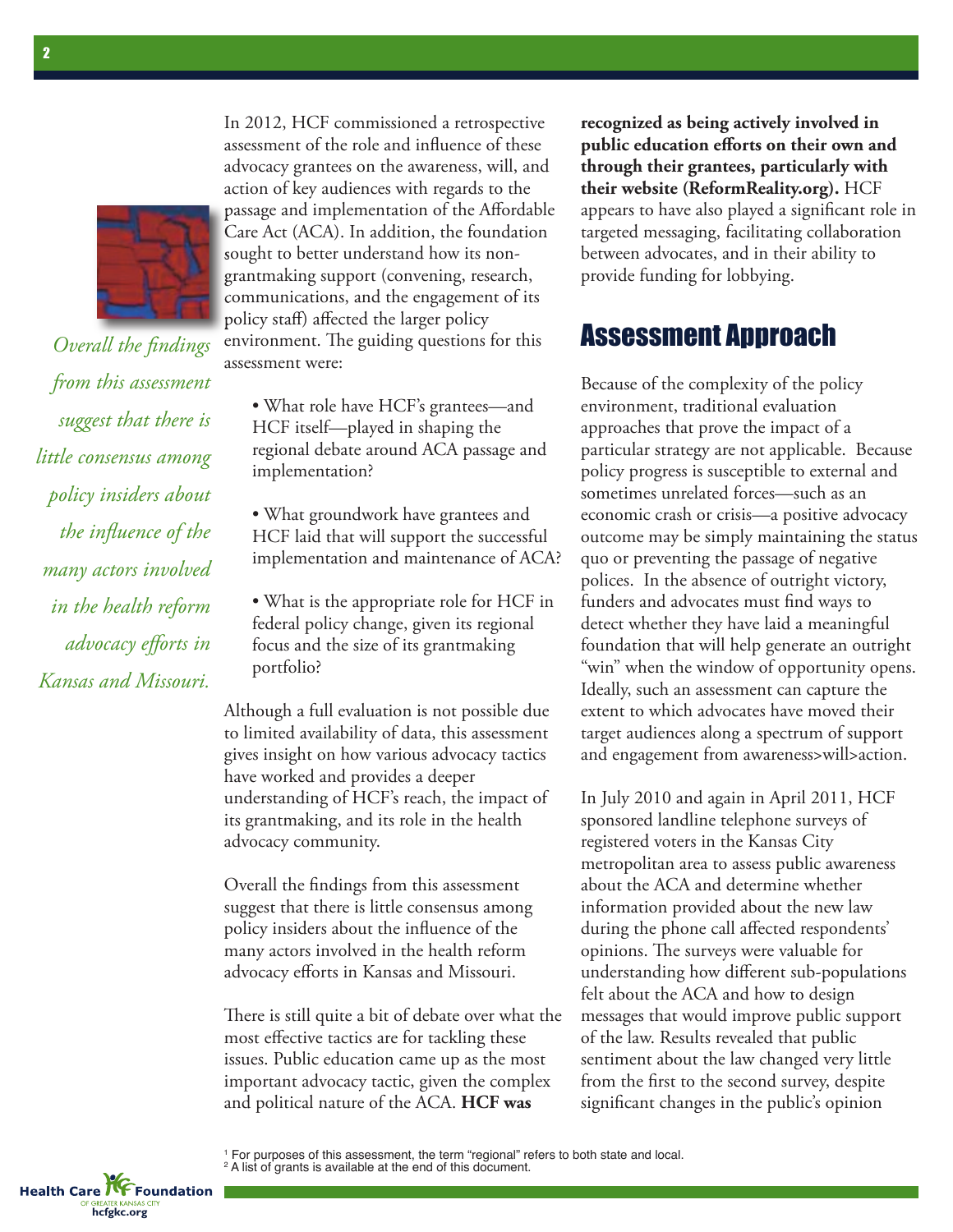about the "direction the country is headed in."

Beyond this survey data, little is available on the level of awareness, will, and action among grantees' target audiences over the course of the last several years. As a result, the assessment team sought to reconstruct the role and influence of grantees and HCF through a document review (internal foundation documents, grantee applications and progress reports) and in-depth interviews with nine policy insiders in Kansas and Missouri using the bellwether methodology.

This qualitative technique features structured interviews with influential people who have their finger on the pulse of opinion in the political arena, and whose positions require them to track a wide variety of policy issues and players. HCF staff identified potential interview candidates who met these criteria, and then these interviewees suggested additional bellwethers. Bellwethers' opinions about policy issues and advocacy efforts carry substantial weight in assessing the role of HCF in advocacy efforts because they have a birds-eye view of not only the power dynamics within the health reform debate, but also between health reform and other pressing policy issues.

Importantly, the majority of bellwethers were not HCF grantees or directly connected to HCF's ACA advocacy strategy. To ensure that responses were unprompted and unbiased, interviewers did not provide the bellwethers with detail about the nature of the inquiry in advance of the interviews. Nor were the names of any grantee organizations mentioned by the interviewers. Instead, bellwethers were told they would be interviewed about the history of health reform advocacy in Kansas and/or Missouri and then were asked open-ended questions about which organizations and tactics were most influential among particular target audiences during the last five years. The

interviewees then listened for whether bellwethers, unprompted, mentioned HCF and its grantees as key players and why.

**Seven of HCF's 10 grantees who have received funds explicitly for their advocacy related to health reform were mentioned unprompted by bellwethers as active and influential in the health reform efforts in Kansas and Missouri.**

The team interviewed two bellwethers working only in Kansas, three working only in Missouri and four working in both states. Since HCF's work crosses state lines, as does the work of many we spoke with, we have compiled the results from all of these interviews into one set of findings. The findings are presented in three sections:

- Focusing on the role and influence of advocates
- prior to the passage of ACA
- Following the passage of ACA • Role and influence of HCF
- 

Because the number of interviewees was relatively small, it is important that this assessment not be read as conclusive evidence of impact. Instead, it gives HCF a deeper understanding of how key insiders perceived the influence of HCF's efforts and those of its grantees.



*Providing opportunity and pressure for advocates to proactively shape policy solutions and negotiate a shared agenda is one way funders can build the influence and power of the field.*

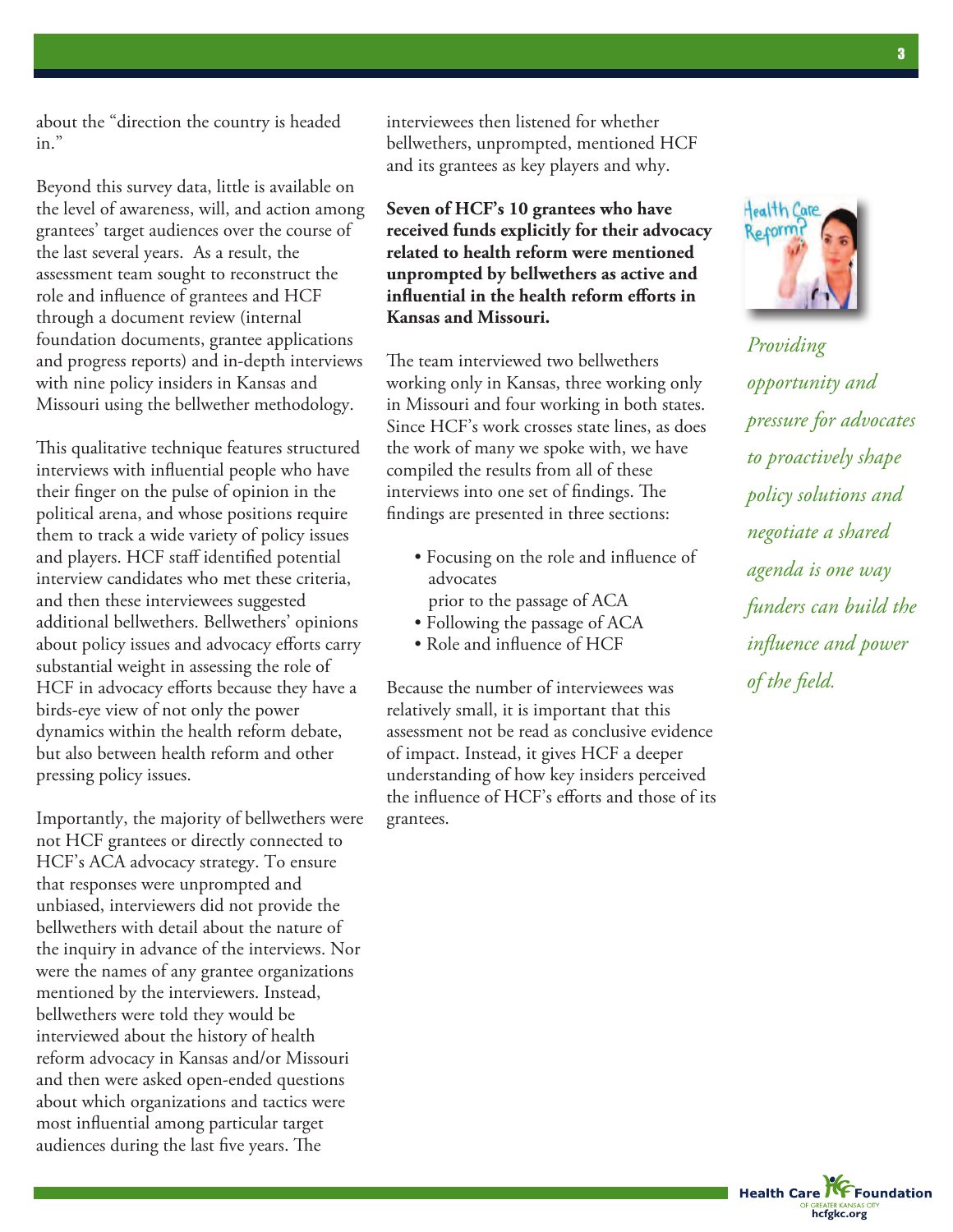## **Key Findings - Prior to the Passage of ACA**



*Only three of nine thought that the nonprofit health advocacy community was very active, spoke with one voice and did a good job with limited resources in a contentious political climate.*

**1. Bellwethers had very different perceptions of the power and influence of the nonprofit health advocacy community in the health reform debates, and often linked their judgment of advocates' power to the degree of coordination among them.**

Bellwethers disagreed on the influence of the nonprofit health advocacy community in the debate on health reform in Kansas and Missouri during the two years prior to the passage of the ACA. Only three of nine thought that the nonprofit health advocacy community was very active, spoke with one voice and did a good job with limited resources in a contentious political climate.

Conversely, four bellwethers believed the nonprofit advocacy community had little influence on important audiences leading up to the passage of the ACA for two primary reasons:

1. There is a weak infrastructure knitting together advocates into a more coordinated force that could deploy the full range of advocacy skills, especially lobbying.

2. The generally low level of capacity of nonprofit health advocacy organizations, particularly relative to the capacity of the opposition.

One bellwether said *"We don't have the sophistication, the depth; we don't have the boots on the ground that you'll find in some states around consumer health advocacy."*

One bellwether stated, however, that coordination between health advocates had improved, particularly in Missouri. "They have greatly *improved in trying to use common messaging and know what each other is doing. Missouri has moved a long way in getting our health advocates to work together and to not duplicate."*

Importantly, earlier stages of the policy process often require difficult negotiations among advocates about the best understanding and framing of the problem, as well as the best shape and content of the policy solution. Often advocates do not feel pressed to proactively negotiate a shared position on a policy solution until they are forced to do so because an important window of opportunity—such as the ACA—has unexpectedly opened. As a result, they can find themselves in a perpetually reactive position, and as in this case, less coordinated and influential.

Providing opportunity and pressure for advocates to proactively shape policy solutions and negotiate a shared agenda is one way funders can build the influence and power of the field. Area foundations' work to build momentum for tobacco policy changes was cited by one bellwether as a good model for health reform: *"In contrast, there was a very specific effort funded by some of the foundations around tobacco. at was strategic, well resourced and I think effective. I haven't seen anything like that related to health reform."*

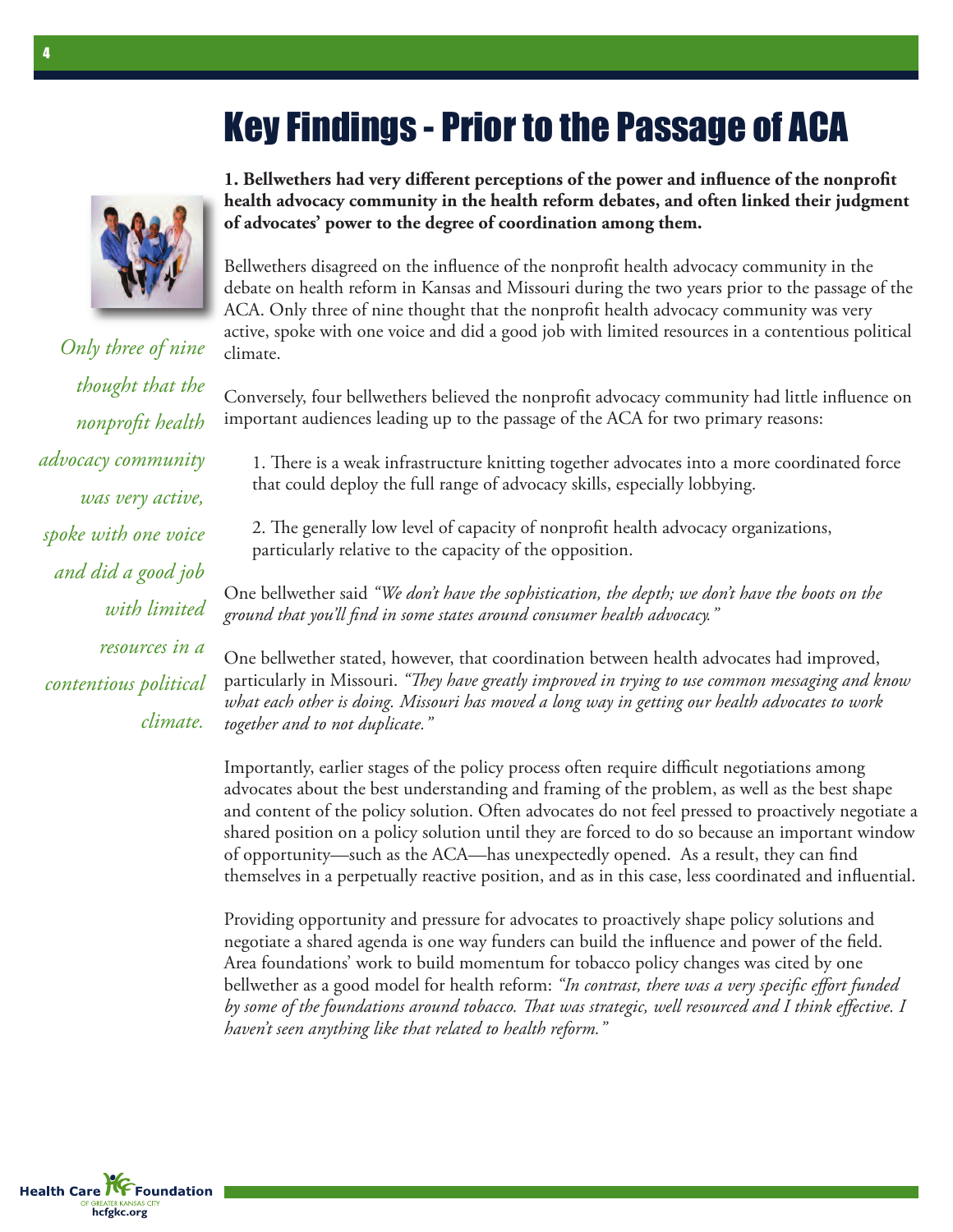| <b>Effective Tactics</b>       | # of<br>mentions |
|--------------------------------|------------------|
| <b>Public Education</b>        |                  |
| Political will building        | 9                |
| <b>Grassroots mobilization</b> | 3                |
| <b>Constituent stories</b>     | 3                |
| Legislator education           | 3                |
| Nonpartisan information        | З                |
| <b>Public meetings</b>         | 3                |
| <b>Technical Assistance</b>    | 2                |
| Media                          | 2                |

about health reform that made it difficult for people to rally around a solution. This is particularly true in comparison to the relatively un-fragmented messaging of opposition groups, who filtered messages even around these sub-issues through the frame of government run healthcare.

Political will-building occurs when policymakers move from basic awareness about an issue to seeing the issue as a high priority relative to competing issues. Tactics that generate political will can be "inside game" tactics (direct contact with legislators, developing legislative champions, etc., or they can be "outside game" tactics (creating a sense of public or grassroots pressure that moves policymakers to dedicate attention to an issue). Bellwethers largely believed that **vision of**  $\frac{1}{2}$  nonprofit advocates were better at "outside  $\frac{m}{2}$ **reform.** The same of the same of the same of the same states, such as grassroots organizing, public forums, and paid and earned media.

> Several of HCF's grantees were seen as leaders in grassroots organizing. Three bellwethers thought that telling the stories of people !! affected by health issues and challenges with insurance were the easiest messages for the public to understand and were the most effective in persuading policy makers. The most effective "inside game" tactic during the lead-up to passage of the ACA, cited by all nine bellwethers, was simply one-on-one or small group meetings directly with decision makers, particularly to share research. HCF provided grants to several organizations who focused their ACA advocacy work specifically *!!* on research and policy analysis.

> In addition to their own challenges with coordination, advocates faced a number of contextual and external challenges to their effectiveness, including the extremely disproportionate strength and financing of the opposition, a lack of resources for public media campaigns, the divisive political environment, and the sheer complexity of the



*e profusion of messages and tactics contributed to noise and confusion about health reform that made it difficult for people to rally around a solution.*

law.

**2. While advocates were generally viewed as effective in raising public awareness,** ( **fragmented messaging may have resulted in awareness-building efforts that weren't generating momentum towards a greater level of support for a shared vision of**

All nine bellwethers believed the advocacy community was most effective at public education and political will building. Some of the education tactics mentioned by bellwethers as most effective at moving the opinions of key audiences were:

- Public forums
- Media

**reform.**

- Research
- Publications

However, due to the size and complexity of health reform, most advocates were focused on increasing awareness around more narrow elements of the solution, such as the health insurance exchange, Medicaid, consumer protections, or transparency issues. Most advocates sought to increase awareness about these narrow elements among specific target audiences such as the elderly, low-income families, or business owners.

While all of these topics and audiences were • important, the profusion of messages and tactics contributed to noise and confusion

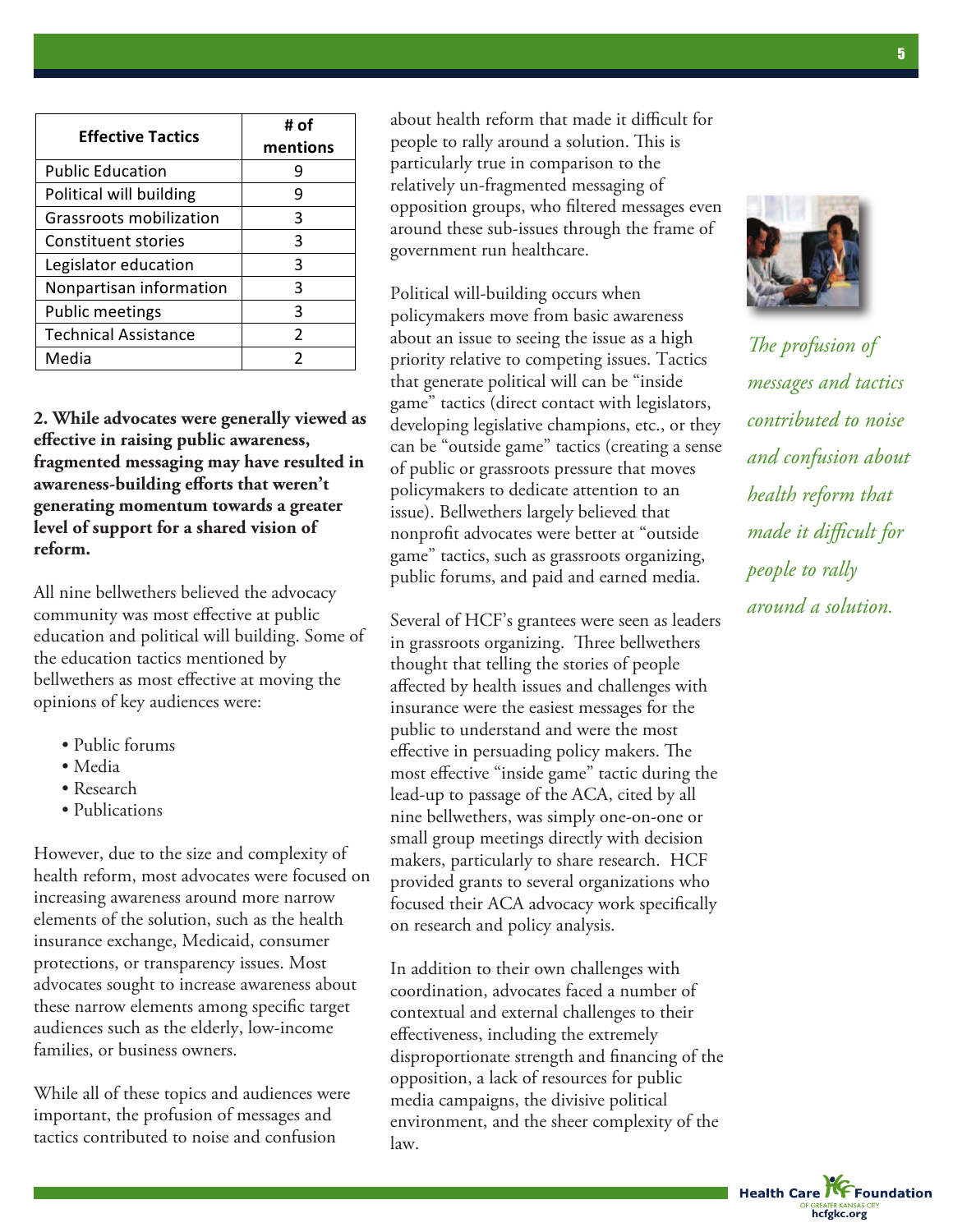

*Several noted that the power and influence of foundations in both states could have been greater if had they been clearer about the role each funder played and then developed complimentary, if not coordinated strategies.*

*"Health reform is so complicated, and the nature of the media is short compact sound bites, and that was leading to confusion and misunderstanding. I think we've gotten better about how to talk about health reform with the media, but in the early days that was less effective."*

*"In my view when you're trying to influence policy changes with members of a state legislature or congress, you need to either have money and a good lobbyist talking to them every day or you need to have a large number of constituents or influential constituents visiting them. I think there is room to develop the grassroots constituency, but it will take a lot of time and money. ere is so much more that could be done."*

#### **3. Policy insiders had no agreement on which organizations were key influencers or on which organizations were perceived as credible sources of information on health reform.**

When asked which organizations or leaders were particularly influential in health reform advocacy efforts during this period the nine bellwethers mentioned over 50 organizations. Those most frequently mentioned were

- AARP (4 mentions)
- Families USA (3 mentions)
- **Health Care Foundation of Greater Kansas City** (3 mentions prior to asking specifically about the role of foundations)
- Hospital Associations (3 mentions)
- Medical Society (3 mentions)
- Truman Medical Center (3 mentions)

Bellwethers did not have common ideas about where target audiences were turning for credible information. In many cases, it may be a positive finding that no one organization stands out as a key influencer, as long as similar messages and momentum are coming from a wide variety of players. But because bellwethers noted that the nonprofit advocacy

community was generally less influential because of its lack of coordination and shared messaging, this insight may reinforce the idea that nonprofit advocates were competing for air space against one another.

## Key Findings - Since the Passage of ACA

**1. Bellwethers see limited evidence of the nonprofit advocacy community influencing ongoing public, legislative, or regulatory debates about the maintenance and implementation of ACA.**

When asked about the role of the nonprofit health advocacy community since the passage of ACA, two bellwethers said they hadn't seen much happening, two said that national organizations are having far greater influence, and two mentioned that it appeared the health advocacy community is primarily using its energy to examine the impacts of ACA.

This may reflect a common problem among nonprofit advocacy efforts: following legislative wins many advocates turn their attention to the next legislative battle and few are left to advocate for effective implementation. Policy implementation, maintenance, and monitoring still require public and political will and action, particularly when the policy is as contentious as the ACA.

One bellwether nonprofit advocate noted: *"At the state level, none of us have been all that effective. ere has been some good work, but politics have gotten in the way. Advocates in Missouri have done a great job in working around the state to go to the national level and work on implementation issues. There has been a much stronger voice working with federal rule and regulations. I know the advocates have been doing lots of work on public education, and that is still going on."*

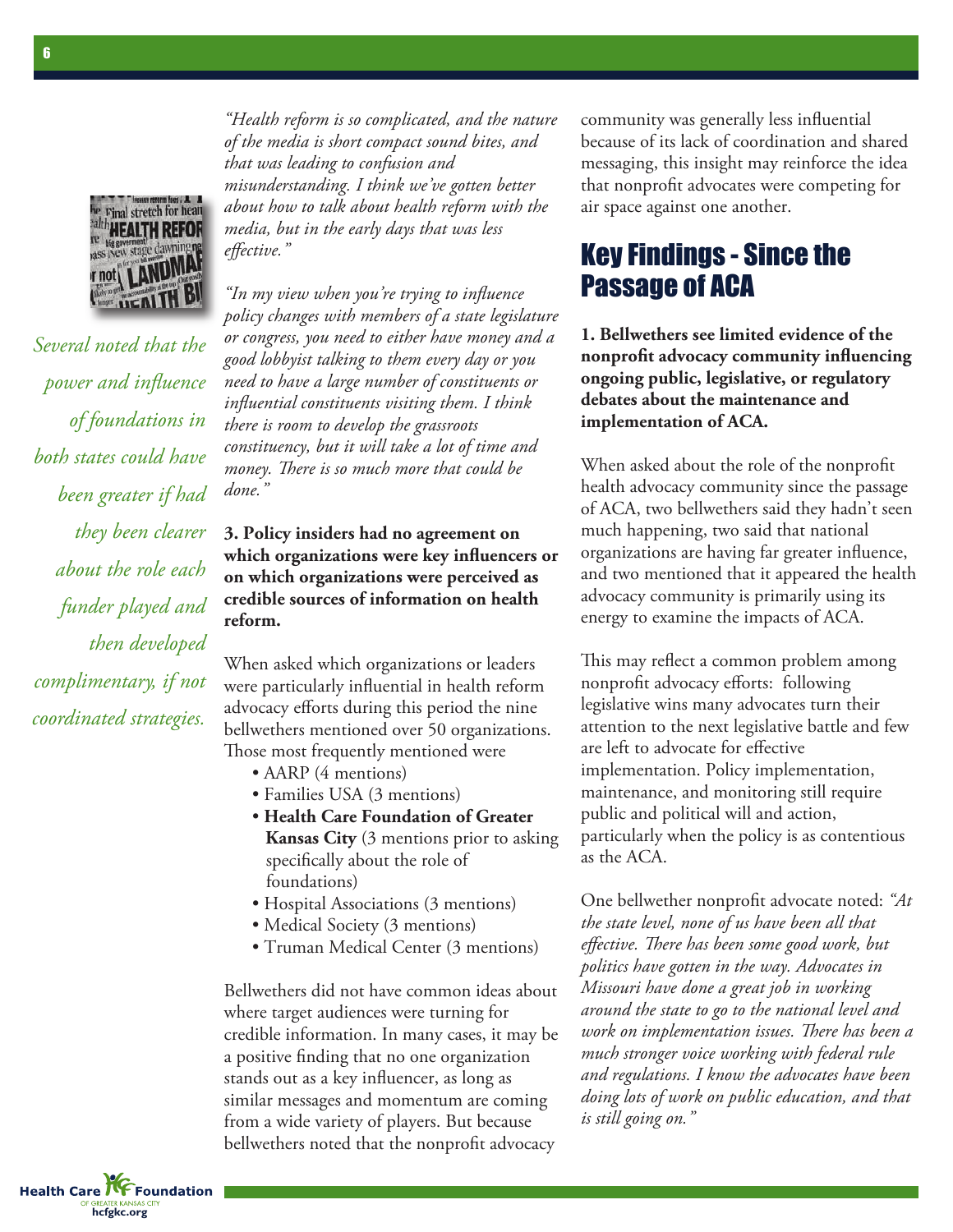It is possible that the perceived lack of action on the part of nonprofits over the past two years results from advocates working much more behind the scenes and directly with executive staff rather than in the public arena. Alternately, advocates may be in a holding pattern until the Supreme Court ruling on the constitutionality of certain provisions of the ACA and the November elections.

Provided the law stands, Foundations like HCF may be able to play a significant role in triggering a more focused and coordinated approach to advocacy for successful implementation. Given advocates' pre-reform experience with testing messaging for a complex and fast-changing policy solution, they may be better able now to develop more targeted shared messages that generate public and political will for implementation.

One bellwether said, *"We've gotten better at using messaging and being concise about it. We've taken a little slice out of the ACA and gotten the media to focus on that little slice – you can write about it in 500 words and people can understand it. We refined the way we talked about health reform over time, but after it passed we got much better at getting information out there."*

## Key Findings – The Role of Foundations and HCF

**1. Foundations added the most value to the health reform process when they provided unrestricted funding, focused on nonpartisan research and education provided nonprofits with technical support on messaging and communications.**

All of the bellwethers noted that financial support of advocacy was the most important role of foundations in health reform policy. Specifically, bellwethers believed that funders, including HCF, were most effective when they gave flexible funding that allowed for

lobbying, funding for advocates to use seed money to attract other funders, and funding for safety net health care providers to engage in advocacy. A third of the bellwethers noted that foundations were particularly wellpositioned to build awareness among a variety of audiences because they could be seen as reliable sources of unbiased information.

This included foundations themselves disseminating information about the impacts of ACA. (For example, without prompting two bellwethers identified HCF's website as a source for credible information on health reform.) However, several noted that it was a challenge for funders to play this role without simply adding to the noise.

Many noted that building awareness is not enough to move policy. When foundations are not willing or able to take a public stance on a particular policy, it is imperative that they proactively help advocates think through how neutral information can be used to build will for policy change so that foundation investments in public education lead to something bigger.

**When asked which foundations were most influential in regional advocacy on health reform, eight of the nine bellwethers mentioned HCF.** Four of the five members of Kansas Grantmakers for Health, as well as the group as a whole, were also cited by almost all bellwethers as important players in Kansas. Several noted that the power and influence of foundations in both states could have been greater if had they been clearer about the role each funder played and then developed complimentary, if not coordinated strategies.

#### **2. HCF was viewed as influential in building awareness, though it was unclear whether or how it played a role in moving key audiences beyond awareness to will or action.**

When asked specifically to reflect on what strategies or tactics, if any, HCF deployed that



*Four other bellwethers expressed that they thought regional foundations should be involved at both the local and national level.*

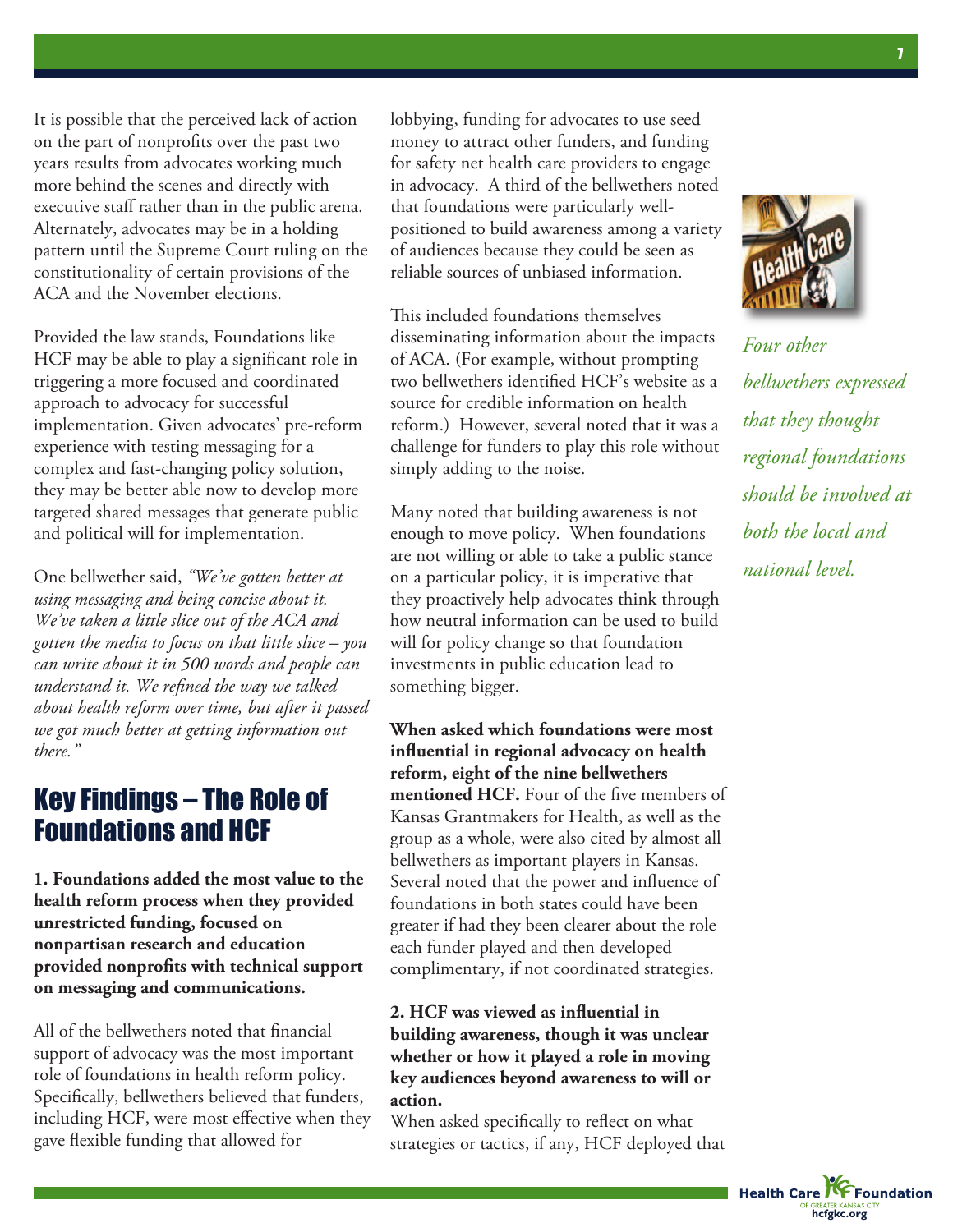### lealth Care **KF** Foundatio **REALIT** What health reform will mean for you



*Bellwethers noted that when a trusted foundation leads or stands publicly behind an issue, it can lend credibility and gravitas to the work of advocates who may otherwise be perceived as biased or inconsequential.*

influenced the policy debate, four of the nine bellwethers mentioned HCF's website (one person mentioned the micro-site, referring to Reform Reality) as an important resource for information on health reform. Two mentioned the positive reputation of HCF as a credible broker or negotiator, and two mentioned the importance of their unrestricted funding that allows for lobbying.

Others mentioned HCF's involvement in forums, bringing in speakers, the staff's role in helping organizations collaborate, targeted messaging, public education, polling, research, talking to legislators, connecting organizations, and putting up billboards.

Regarding HCF's role in health reform advocacy efforts, bellwethers said:

*"I think Health Care Foundation took a leadership role with their micro site*. *Though they were doing more of the social justice type things rather than the health care reform lobbying. They were more preparing the community."*

*"I think the Health Care Foundation has taken the lead. [T]here are a handful of small health foundations and I haven't seen them get into this topic. Even some of the foundations that are associated with hospitals, I've not seen them get that involved."*

*"e only way that we can do some of our lobbying activities is because we get money from the Health Care Foundation. It's critical because so much is defined as lobbying."*

*A* great funding partner in many cases. They *don't have a policy presence in Topeka, and we don't either. We have two foundations*

*out of those 5 [in Kansas Grantmakers in Health] that have lobbyists or a lobby type presence in Topeka. e other thing, just having them as a colleague with lots of experience and advice is pretty helpful on Medicaid issues. They haven't been as activist as some, but there's a lot of technical expertise there.*

Bellwethers were also asked: *"After health reform passed, HCF has focused on being a neutral source of information about the ACA through public education campaigns, small group presentations, and providing grantees with technical assistance for their own ACA-related advocacy efforts. Were you aware of this effort?"*

In response, seven of the nine bellwethers reported that they were aware of these efforts. Of those seven, three thought the efforts were effective particularly in helping HCF's grantees get information and in promoting public education on health reform. Below are some thoughts the bellwethers shared on the effectiveness of these efforts.

*"I thought it was very well done and was superb in helping the agencies and grantees prepare for the coming landscape."*

*"e grassroots part to get their constituents up to speed. e micro-site and the convenings. I thought those were effective. It seems like most people I bump into in Kansas City have been sensitized to it."*

*"From our experience I think they have been effective, the public education and outreach and the research is very effective. Nonpartisan and neutral research is very effective, which we do, too. I think it's more effective than what I see coming from the health advocates that only talk about the positives, which can just look like*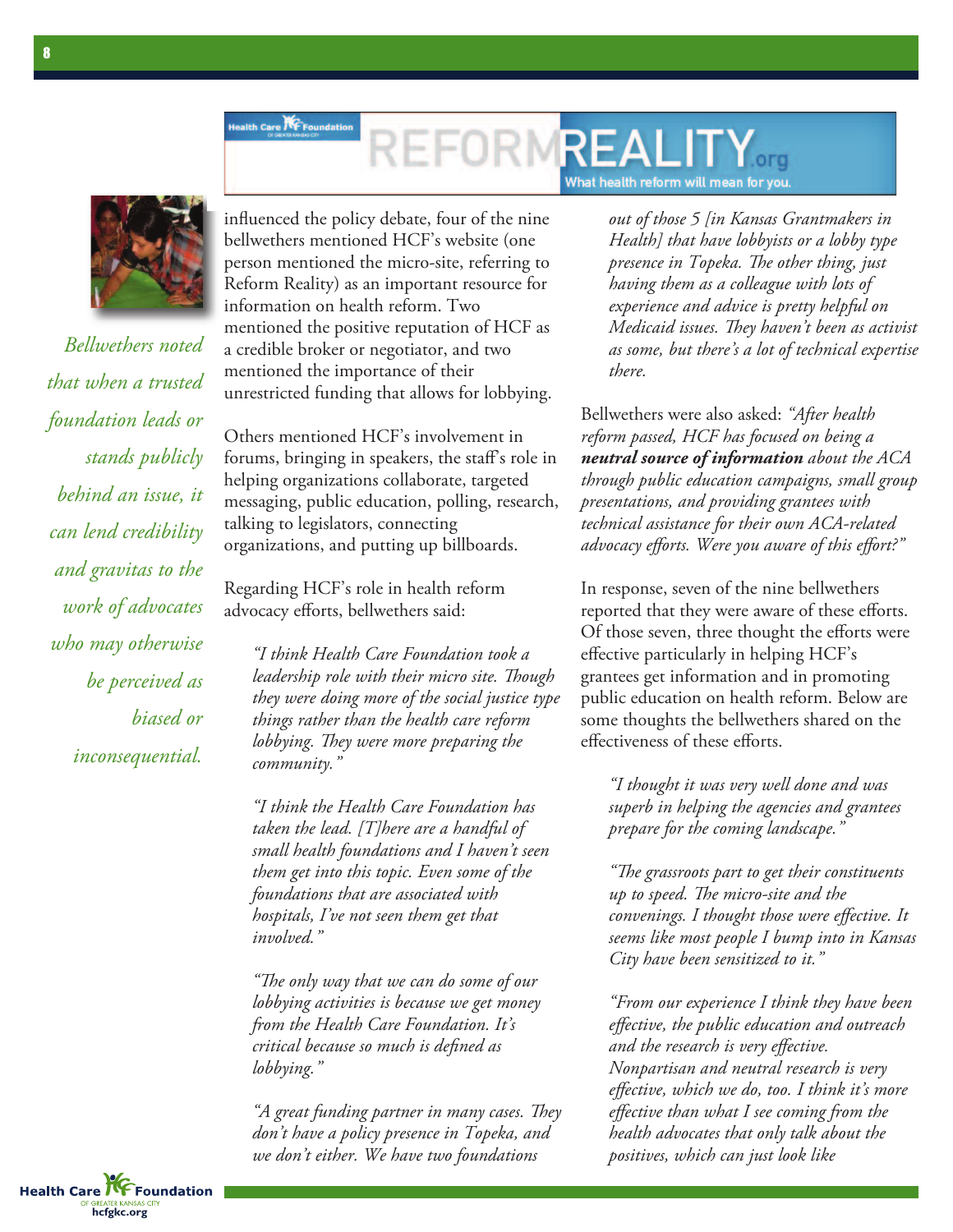*cheerleading. We talk about the good and the bad. e response from people is, ok these people are being honest with me. Knowing that is also a stance that HFC takes is a more effective way to do this work."*

*"It's not as effective as it would be if there were more public multi-media messages out there. That can even be done in a neutral way. I think we're missing the mark about having the public hear some other message, a positive message, about aspects of the ACA. We need billboard and radio and more messages out there because we're still losing the message war. It's going to get worse as the Supreme Court arguments take place and the opponents are interviewed over and over on TV. Unless we're out there shoring up the intensity of our supporters, we could lose this thing. We need communications and strategy and resources for that."*

Staff interviews with HCF revealed that in many of its advocacy efforts, HCF intentionally chooses to stay behind the scenes so that grantees rather than the foundation are recognized as leaders in the effort. However, some bellwethers noted that when a trusted foundation leads or stands publicly behind an issue, it can lend credibility and gravitas to the work of advocates who may otherwise be perceived as biased or inconsequential.

More importantly, foundations are often in a position to break down partisan divides over an issue because they have trusting relationships with a wide variety of audiences and are not perceived as self-interested in a particular policy. One bellwether encouraged HCF to carefully weigh the trade-offs between the strategic choice of playing the role of neutral educator versus policy champion, particularly when it is one of the few foundations in the area that is permitted to lobby.

**3. ough regional foundations like HCF may struggle to find the right niche in national policy issues, bellwethers believe it is crucial that they stay actively involved in national debates and/or shaping the way national policy affects local context.**

When asked if and how regional foundations should engage in larger national issues, only two bellwethers expressed that they thought these types of foundations should only be involved at the local and regional level by providing technical assistance and financial support for local organizations. Three bellwethers thought that regional foundations play an important role in translating and contextualizing what is going on at the national level for the local level. **Four other bellwethers expressed that they thought regional foundations should be involved at both the local and national level.**

One of these bellwethers stated, *"It's important for regional foundations to be involved in the national issues. They know their community better and have more involvement there. It's an opportunity to elevate those communities to a national level. So hopefully those rules coming down will reflect the local community. It's vital to make sure that the communities' values are reflected upwards so that whatever comes down will fit."*

Another said, *"It's been very hard for Missouri groups to attract national money. If local foundations weren't supporting the work, we wouldn't be able to do it at all." One bellwether mentioned HCF's involvement with national issues particularly saying, "I think they should do both, they just have to pick the priorities based on what's going on in the national landscape. HCF has done that very effectively. Obviously they aren't going to affect the national landscape on the national level, but if they weren't engaged in that there wouldn't be a neutral voice in bringing information to the local level, especially for the media.*



*When a funder's niche is unclear, its impact can be diluted.*

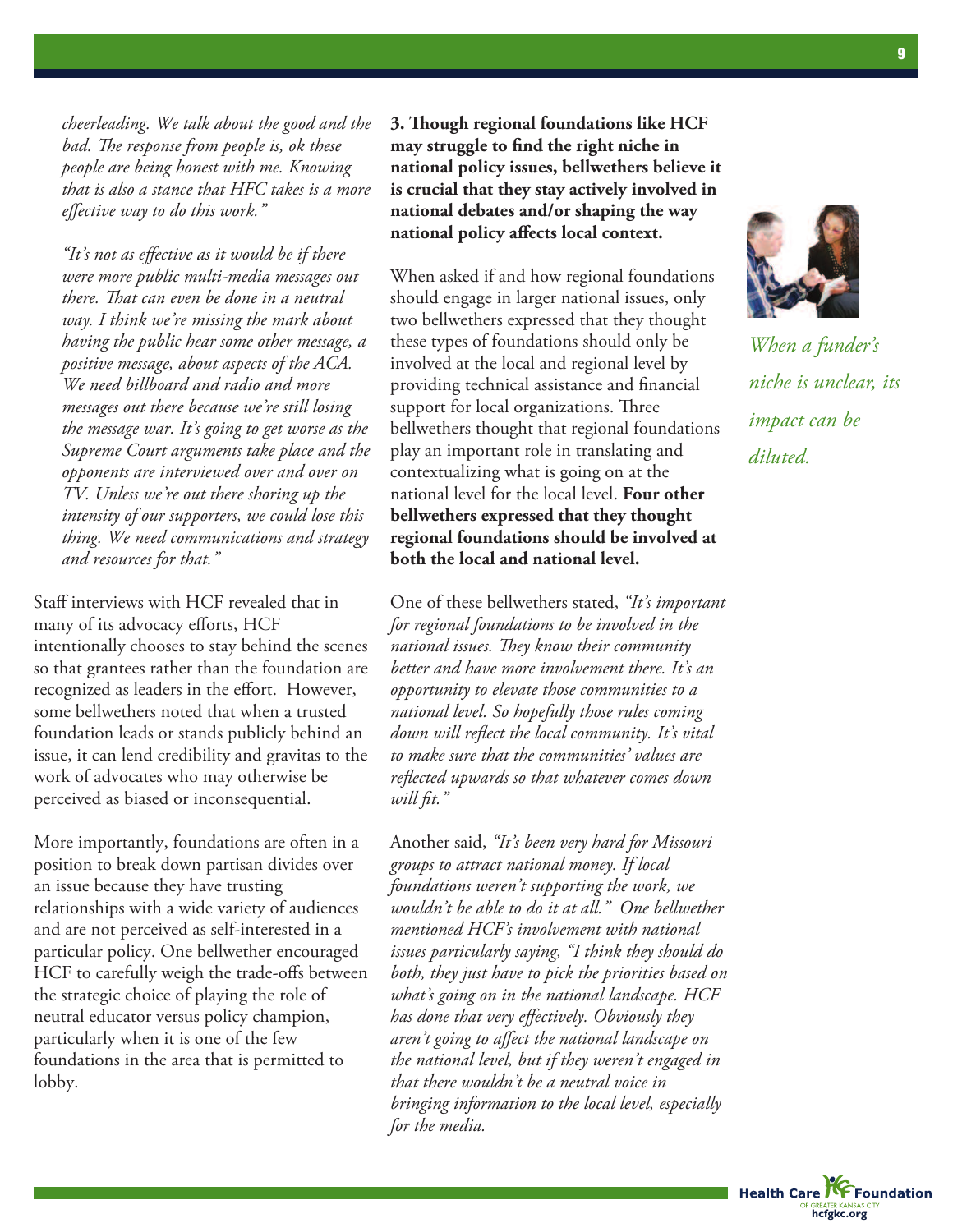

*Four bellwethers mentioned the effectiveness of the tobacco advocacy efforts in Kansas and Missouri as <sup>a</sup> model of HCF at its best*

**hcfgkc.org**

**Health Care KE Foundation** 

## Ideas for HCF's Future Involvement in Health Reform Advocacy

Bellwethers had numerous recommendations on how HCF could best support the advocacy efforts to improve health coverage and care. All nine recommended that HCF continue to provide information for public education. These bellwethers thought that HCF should inform people about the impacts ACA will have on individuals and communities as well as raise awareness about insurance exchanges. Three mentioned the importance of continued funding for collaborations and communications staff for grantees working on successful implementation. Two bellwethers recommended that HCF help to build the capacity of health advocacy groups particularly by helping them come up with communications plans.

However, two suggested that HCF should transition its resources away from advocacy and toward the infrastructure, such as electronic health records, that will be needed to fully implement ACA. One bellwether suggested supporting urgent care clinics and providing access to medical specialists to the uninsured as a higher priority than post-reform advocacy, and another recommended helping safety net clinics prepare for more patients.

Others mentioned the importance of HCF in helping the state with Medicaid issues, monitoring the health insurance exchange, consumer advocacy efforts, and working with the state to implement ACA. Two bellwethers thought HCF could play an important role in representing the Kansas City metropolitan area at the state level and elevating the regional voice up to the state and national level. One bellwether emphasized the importance of cross-state information sharing to enhance advocacy efforts, which HCF is uniquely positioned to do.

Several bellwethers advocated for improving the focus of advocacy funding. One said,

*"I think that a lot of the strategies that we all take are too much of a shotgun approach and they aren't as laser focused on things that you can actually have an impact on. Resisting the urge to wander around and do whatever is sexy at the time. For a longer period of time with multiple modalities, different strategies and tactics, all around specific outcomes. It's very hard work for all the foundations. It's very hard to give away money and do a good job at it. HCF is one of the higher performing foundations."*

Interestingly, throughout the course of the interviews about ACA **four bellwethers mentioned the effectiveness of the tobacco advocacy efforts in Kansas and Missouri as a model** of **HCF** at its best. These bellwethers thought that the tobacco advocacy efforts were more strategic and effective than the health reform efforts. When probed about the difference between the tobacco and health reform advocacy efforts, one of these bellwethers stated,

*"Tobacco was an effort whose time had come. ere was a lot of work for years on developing a state law that would limit indoor tobacco smoke. Many states had gone ahead of KS. Another major factor was that the Sunflower Foundation took charge of the effort in hiring and lobbyist and hiring an organizer. Sort of bringing the camp of advocates together and under more unified organizational control than previously. It was an issue where you can develop passion in a unified way on our side. So many of these other issues involving health reform, it's very hard to develop passion. You develop people that are favorable, but not passionate."*

Conversely, focusing only on policy issues that are already in the final stages of the policy process—where momentum is built and advocates have coalesced around problem definition and policy solutions—ignores the fact that years of laying groundwork are often required before a policy reaches that stage.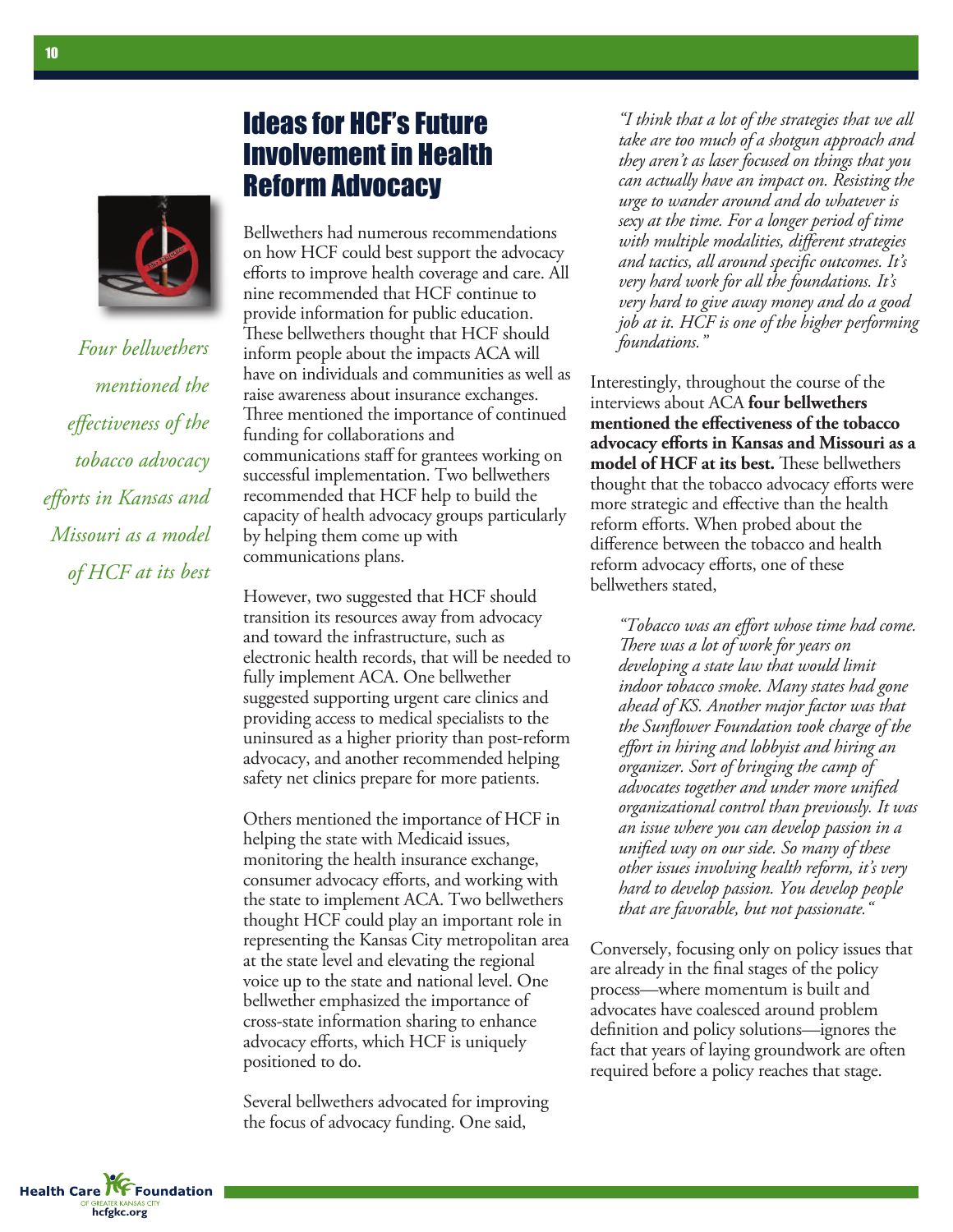## **Recommendations**

Findings from the bellwether interviews offer several considerations for HCF when charting a course for its future health reform advocacy efforts.

• One of the most effective tactics in the health reform efforts has been **public education**. The ACA is a complex political issue and HCF has already built a reputation as a reliable source of information. HCF could continue to be a source of reliable resources and enhance their public education efforts through media campaigns. The impact of public education may be accelerated if paired with technical assistance to grantees on how to use quality information to build public and political will.

• **Dollars for lobbying** are hard for nonprofit advocacy organizations to come by. HCF is one of the few foundations willing and able to provide these funds. In addition, it has lower-burden application and reporting processes, which allow grantees to access money quickly. HCF can quickly fill strategic gaps and seize unexpected opportunities that other foundations may have difficulty moving nimbly enough to support. As a result, focusing funding on areas where lobbying is an important missing tactic may be the best way to maximize HCF's policy impact. This requires improved collaboration with other funders who support only non-lobbying advocacy tactics.

• Health reform is a controversial issue, and one that HCF has tried to remain neutral on. Several bellwethers noted the value of organizations being nonpartisan, but others noted how foundation leadership on a policy issue could make it less controversial and lend political cover to decision-makers who might otherwise be unable to support a policy. When a funder's niche is unclear, its impact can be diluted. To create clarity and alignment about the foundation's niche among its own staff and grantees, HCF should **discuss the pros and cons of taking a neutral position on reform versus acting as a leader and a champion, and be transparent about its decision.** This will determine which grantees are the best fit going forward, as well as which auxiliary activities and partnerships are most worthwhile. As this issue continues to play out at the national, state and local level it will be important for the foundation to be clear on their views and what they are willing to invest in and take a stand on.

• There are a large number of actors involved the health reform debates in Kansas and Missouri, and many of these actors are trying different tactics and targeting different audiences. This can make it challenging for HCF to know which organizations to support. Some bellwethers were concerned that organizations receiving funding from HCF may be working at odds and never moving closer to alignment or shared action. It is important for HCF to **look at its portfolio of grants as a whole to make sure that its grants are complementing and enhancing one another.**

• HCF has established a reputation as an effective broker in health reform efforts. It can leverage this position by playing an **active role in connecting actors and coordinating efforts.** is could include continuing to invest in building coalitions that can coordinate strategies and have a larger impact. HCF is in a position to take a leadership role in creating a more unified and effective health reform advocacy community in Kansas and Missouri, which will be essential as these issues continue to play out.

As HCF makes decisions about whether and how to proceed with its funding for advocacy on health reform, it will be crucial to consider and articulate a clear role. These interviews surfaced a variety of ideas about roles that HCF is well-equipped to serve:



*Dollars for lobbying are hard for nonprofit advocacy organizations to come by. HCF is one of the few foundations willing and able to provide these funds.*